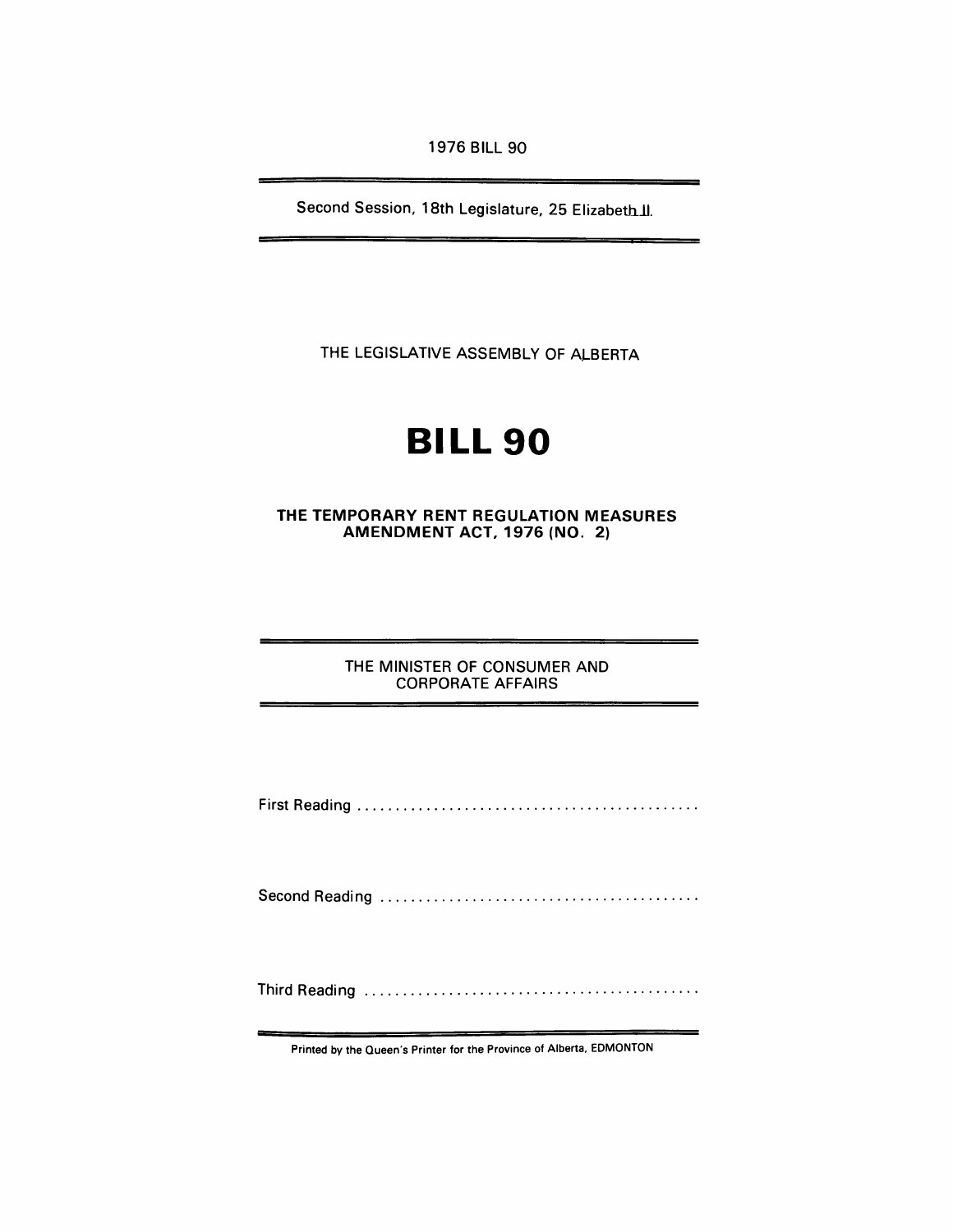**Bill 90** 

## BILL 90

#### 1976

#### THE TEMPORARY RENT REGULATION MEASURES AMENDMENT ACT, 1976 (NO.2)

(*Assented to* , 1976)

HER MAJESTY, by and with the advice and consent of the Legislative Assembly of Alberta, enacts as follows:

1. The Temporary Rent Regulation Measures Act is hereby amended.

2. Section 1 is amended

(a) by adding the following clauses after clause (d):

- (d.1) "mobile home park" means land consisting of five or more sites for mobile homes whether or not the landlord also rents mobile homes on those sites, but does not include land consisting of sites primarily used as sites for vacation trailers;
- (d.2) "mobile home site" means land rented as a site for a mobile home used for residential purposes, whether or not the landlord also rents that mobile home to the tenant;
- (b) as to clause (k) by striking out subclause (ii) and substituting the following:
	- (ii) a mobile home site,

3. Section 32, subsection (1), clause (a) is amended by striking out the words "any provision" and by substituting the words "any of the provisions".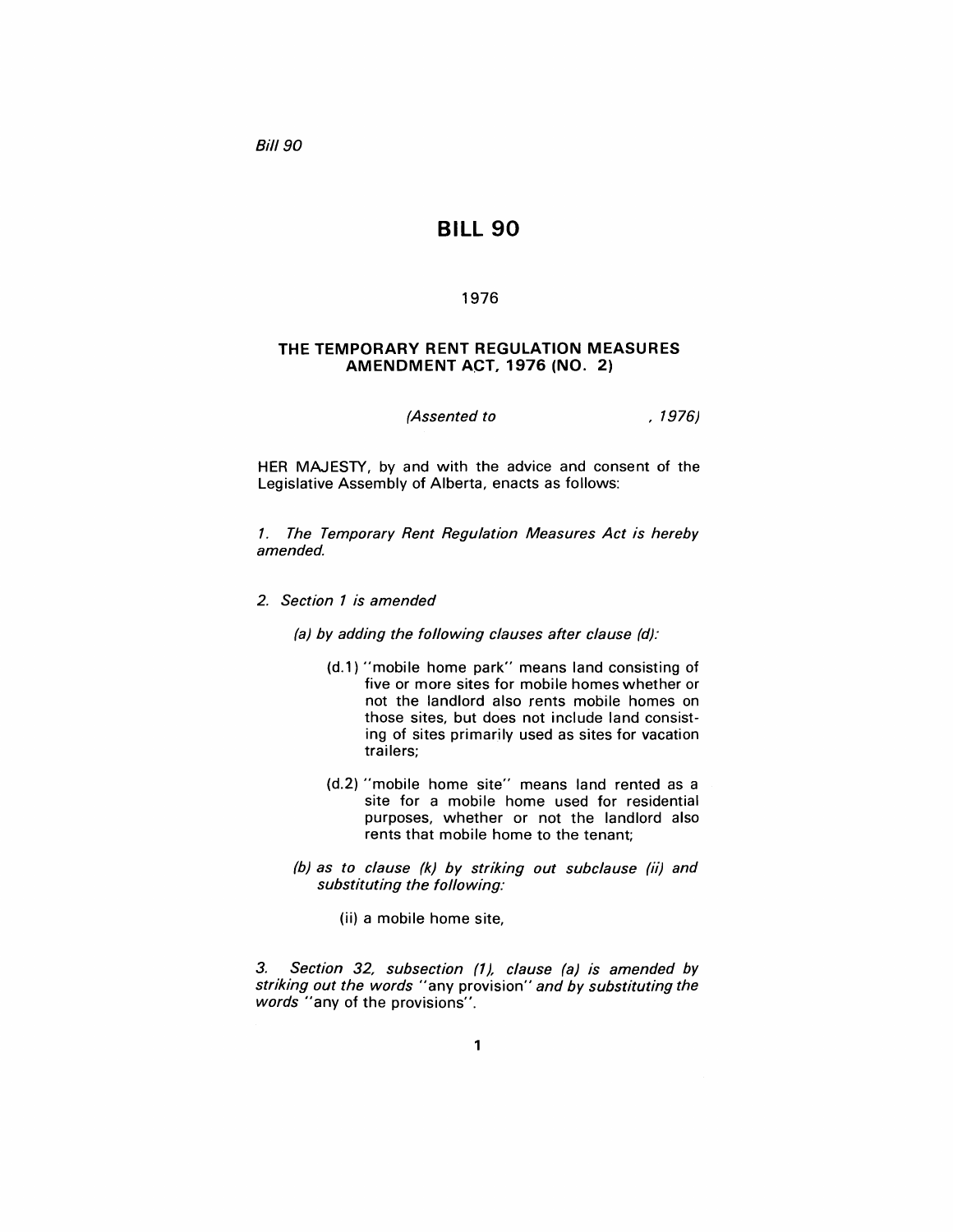**Explanatory Notes** 

1. This Bill will amend chapter 84 of the Statutes of Alberta, 1975 (Second Session).

2. Section 1, clause (k) presently reads:

(k) "residential premises" means

(i) premises used for residential purposes, or

(ii) land rented as a site for a mobile home used for residential purposes, whether or not the landlord also rents that mobile home to the tenant,

but does not include premises occupied for business purposes with living accommodation attached and rented under a single tenancy agreement;

The expressions "mobile home park" and "mobile home site" are defined for the purpose of new provisions being added to the Act by sections 4 and 5 of this Bill.

3. Corrects a drafting error. Section 32(1)(a) presently reads:

32. (1) The Lieutenant Governor in Council may make regulations (a) exempting any residential premises or any class or type thereof from the operation of all or any provision of this Act or the tegulations;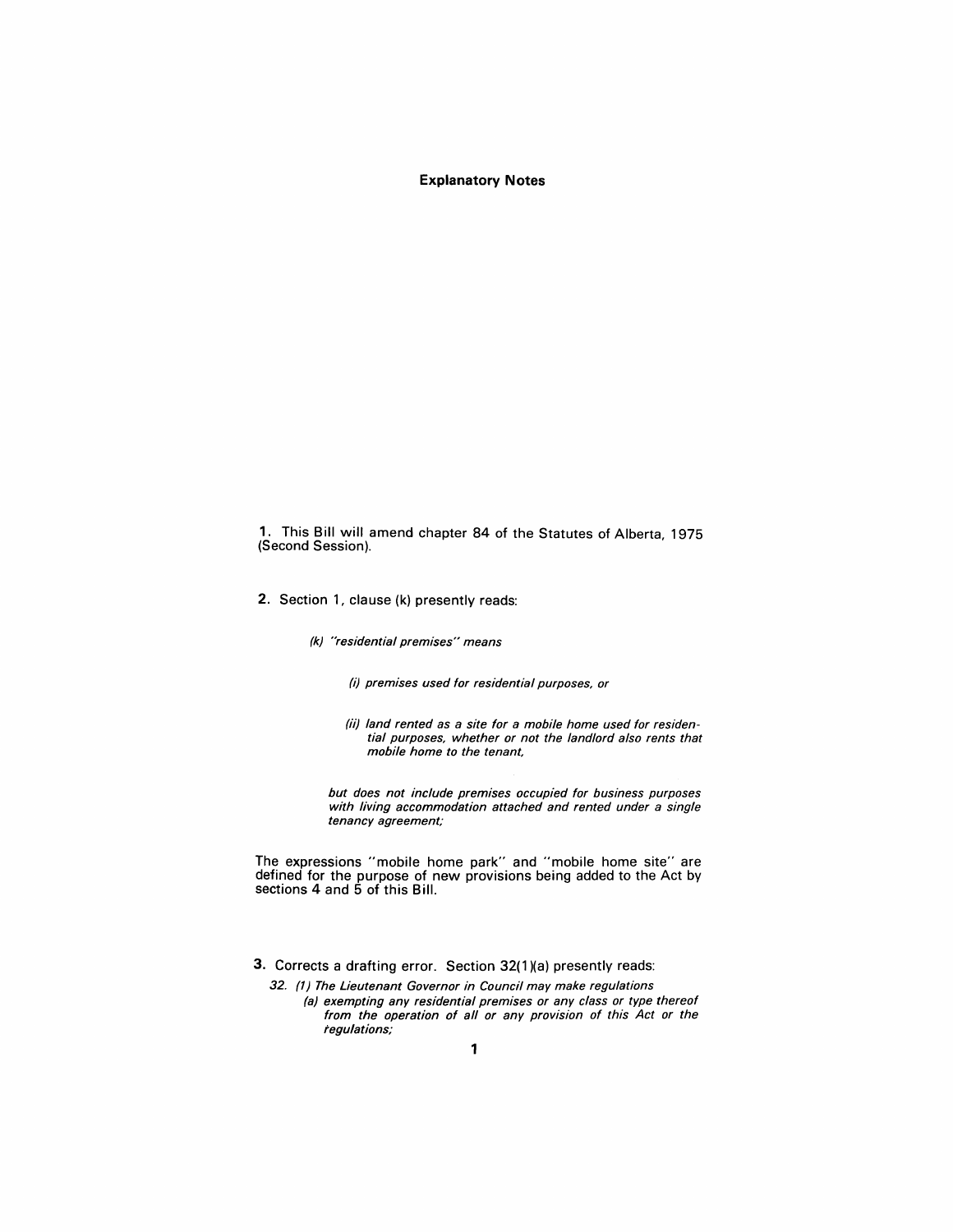4. Section 37, subsection (1) is amended by adding after clause (c) the following clause:

> (c.1) in a case to which section 37.1 applies, the landlord gives notice of termination of the tenancy of the mobile home site in accordance with that section, or

#### 5. The following sections are added after section 37:

37.1 Notwithstanding anything to the contrary in The Landlord and Tenant Act or in any agreement, where

- (a) a landlord of a mobile home site in a mobile home park gives to the tenant a notice of termination of the tenancy,
- (b) the sole or principal reason for giving the notice of termination is to enable the landlord to obtain vacant possession of the mobile home site in order to use it otherwise than as a mobile home site, and
- (c) the giving of the notice of termination is part of a plan or scheme of the landlord to obtain vacant possession of all the mobile home sites in the same mobile home park in order to use them otherwise than as mobile home sites,

the notice of termination of tenancy shall be for a period of not less than one year from the date on which it is given to the tenant.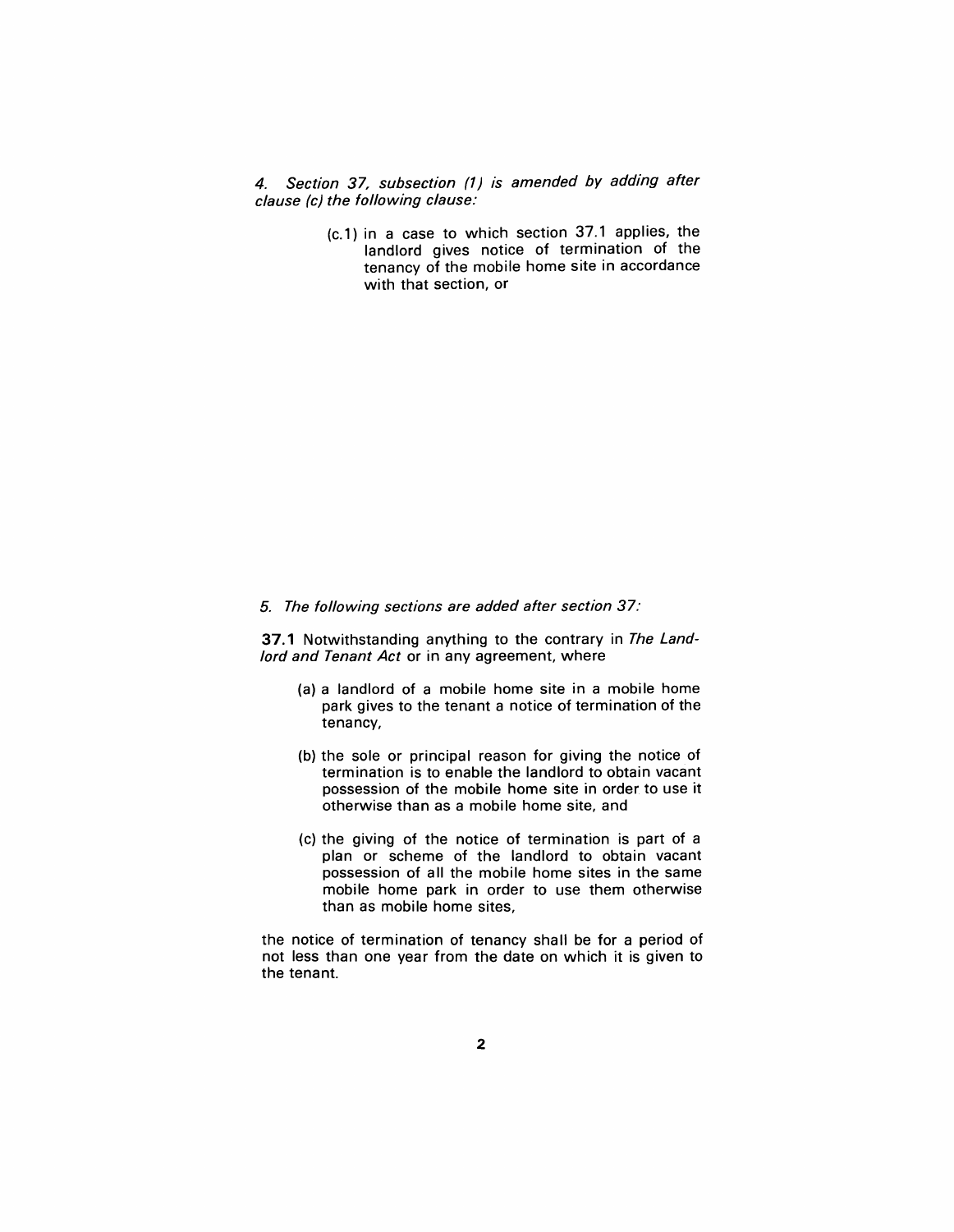4. Section 37, subsections (1) and (4) presently read:

37. (1) No landlord of residential premises shall cease to rent premises as residential premises unless

- (a) the landlord intends to use the premises for himself or his immediate family, or
- (b) the landlord intends to demolish the premises, or
- (c) the landlord intends to renovate the premises and
	- (i) the renovations cannot be made with a tenant in possession thereof, and
	- (ii) after the renovations are complete the premises will continue to be used as residential premises,

or

(d) the landlord is permitted to do so in accordance with the regulations.

(4) This section expires on June 30, 1977.

See the proposed section 37.1 in section 5 of this Bill.

5. The proposed section 37.1 will require one year's notice when a landlord of a mobile home site in a mobile home park wants to use that site and all other sites in the park for some purpose other than renting them as mobile home sites.

The proposed section 37.2 deals with cases where a court order for possession of a mobile home site has not been issued prior to the enactment of the Bill on the basis of a notice of termination already given before then. The court order must give the tenant one year to vacate, computed from the day on which he was given notice to vacate.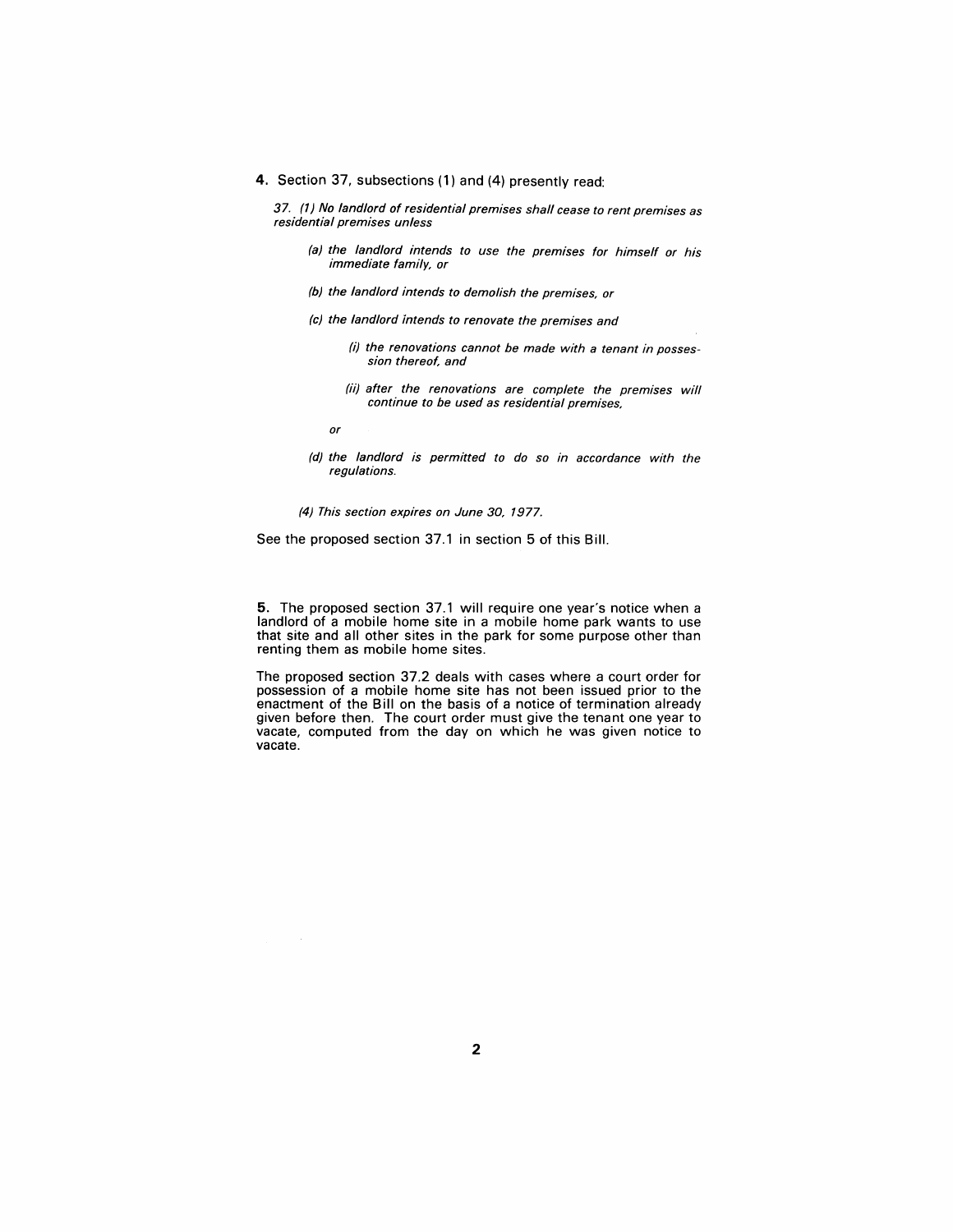### 37.2 Where

- (a) a landlord of a mobile home site in a mobile home park has given a notice of termination of tenancy to the tenant before the coming into force of this section,
- (b) the sole or principal reason for giving the notice of termination was to enable the landlord to obtain vacant possession of the site in order to use it otherwise than as a mobile home site,
- (c) the giving of the notice of termination was part of a plan or scheme of the landlord to obtain vacant possession of all the mobile home sites in the same mobile home park in order to use them otherwise than as mobile home sites,
- (d) the tenant has not vacated the mobile home site in accordance with the notice at the time this section comes into force, and
- (e) an order for possession is given after the coming into force of this section as a consequence of the tenant's failure to vacate the mobile home site in compliance with the notice,

the date prescribed in the order for possession as the date by which the tenant is to vacate the mobile home site shall be a date not earlier than one year from the date on which the landlord gave notice of termination of the tenancy.

- 6. The Landlord and Tenant Act is amended
	- (a) as to section 12, subsection (1)
		- (i) in clauses (a), (a 1) and (d) by striking out the word "he" and by substituting the word "it",
		- (ii) in clause (b) by striking out the word "him" and by substituting the word "it",
	- (b) as to section 12, subsection (1.1)
		- (i) by striking out the words "a judge" and by substituting the words "the Court", and
		- (ii) by striking out the words "the judge" wherever they occur and by substituting the words "the Court".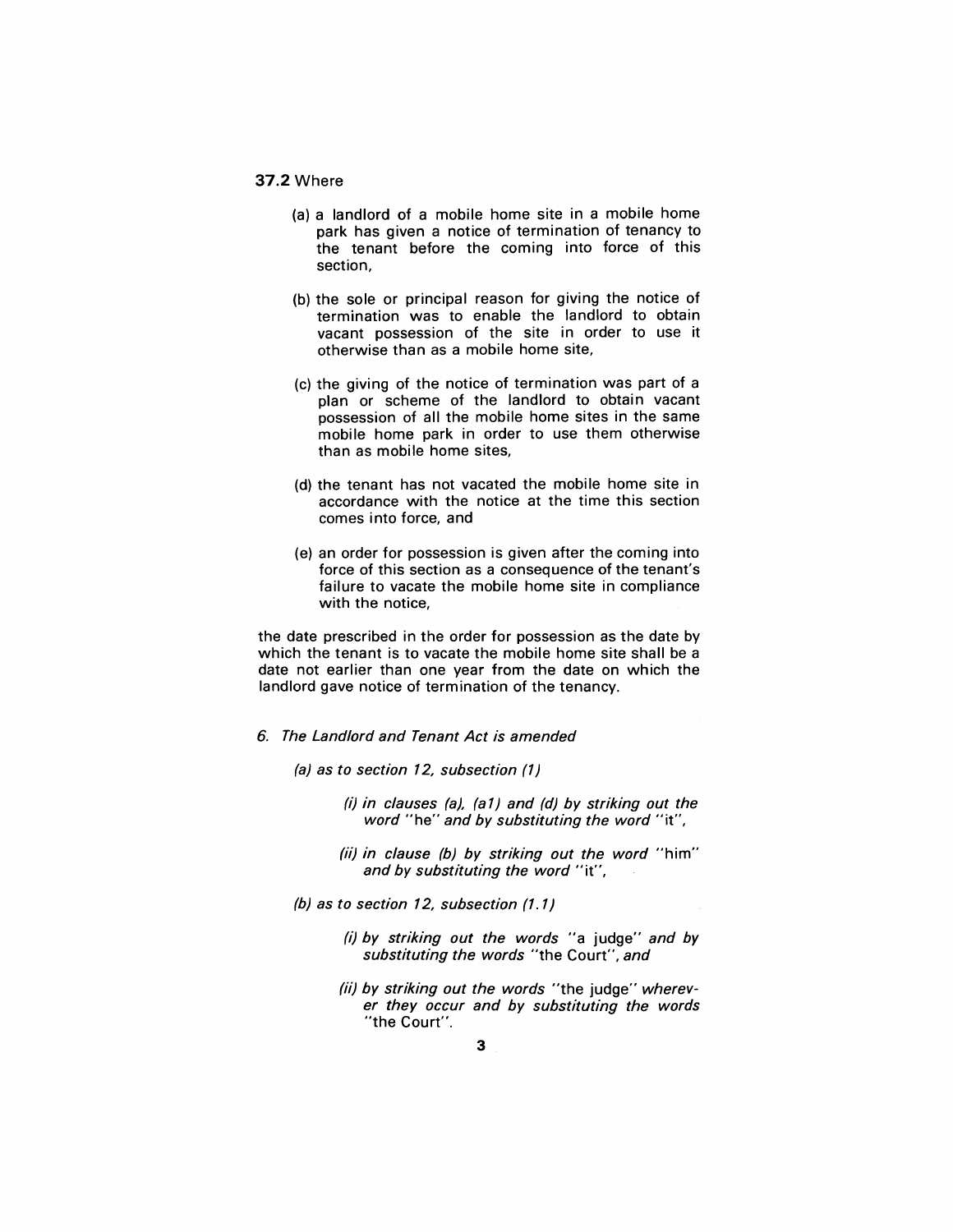#### **6. Section 12(1 )(a), (a1) and (d) and (1.1) of The Landlord and Tenant Act presently reads:**

12. (1) Upon hearing the motion, or, where it is opposed, upon hearing and considering, in a summary way, the oral and affidavit evidence of the parties and their witnesses, the Court may

- (a) if he is satisfied that the tenancy has expired, give an order for possession,
- (a1) if he is satisfied that the tenancy has been terminated for a reason other than that the tenant has
	- (i) made any application or filed any statement under The Temporary Rent Regulation Measures Act, or
	- (ii) made any complaint, assisted in any investigation or inquiry or given any evidence at a hearing under The Temporary Rent Regulation Measures Act, or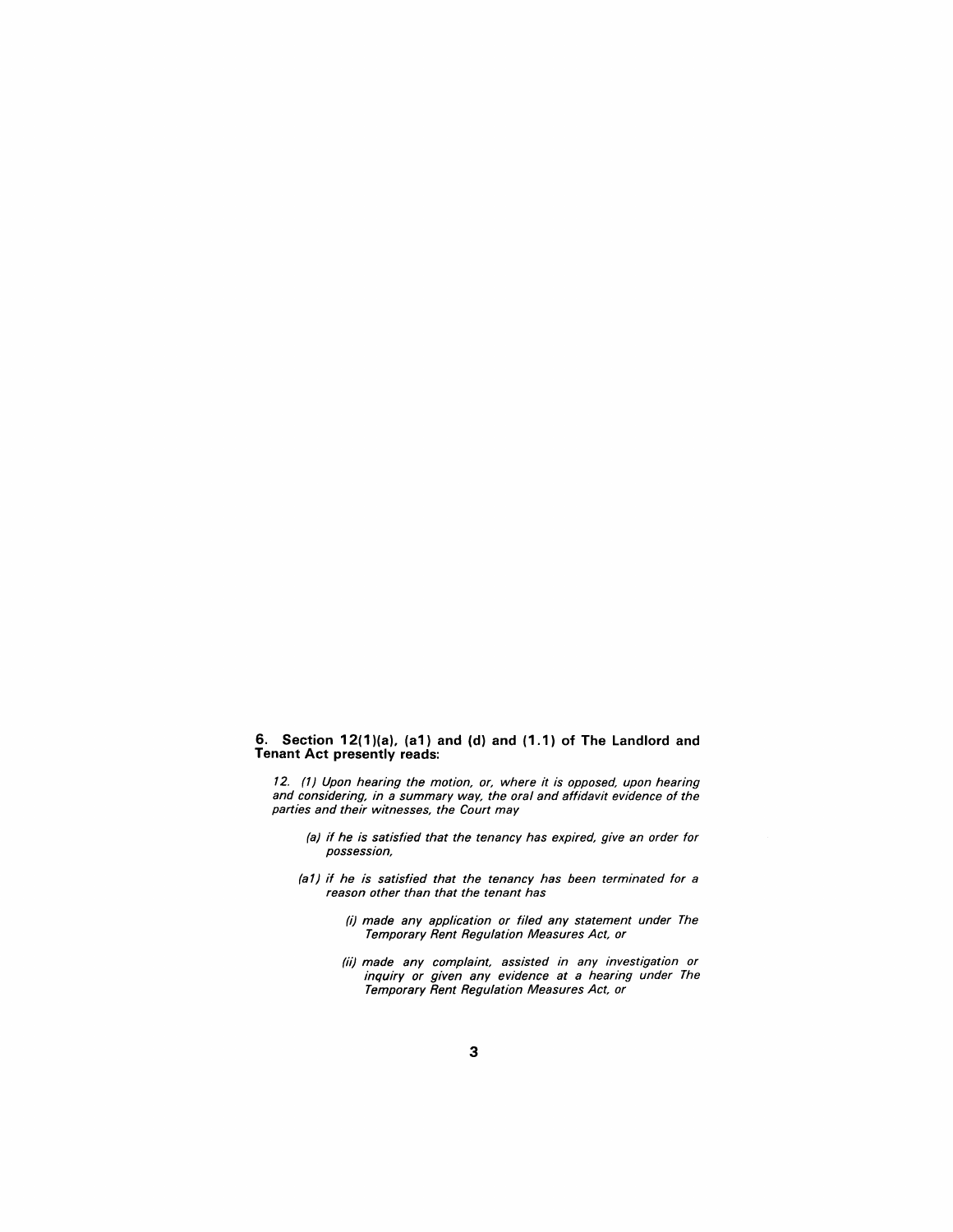7. This Act comes into force on the day upon which it is assented to.